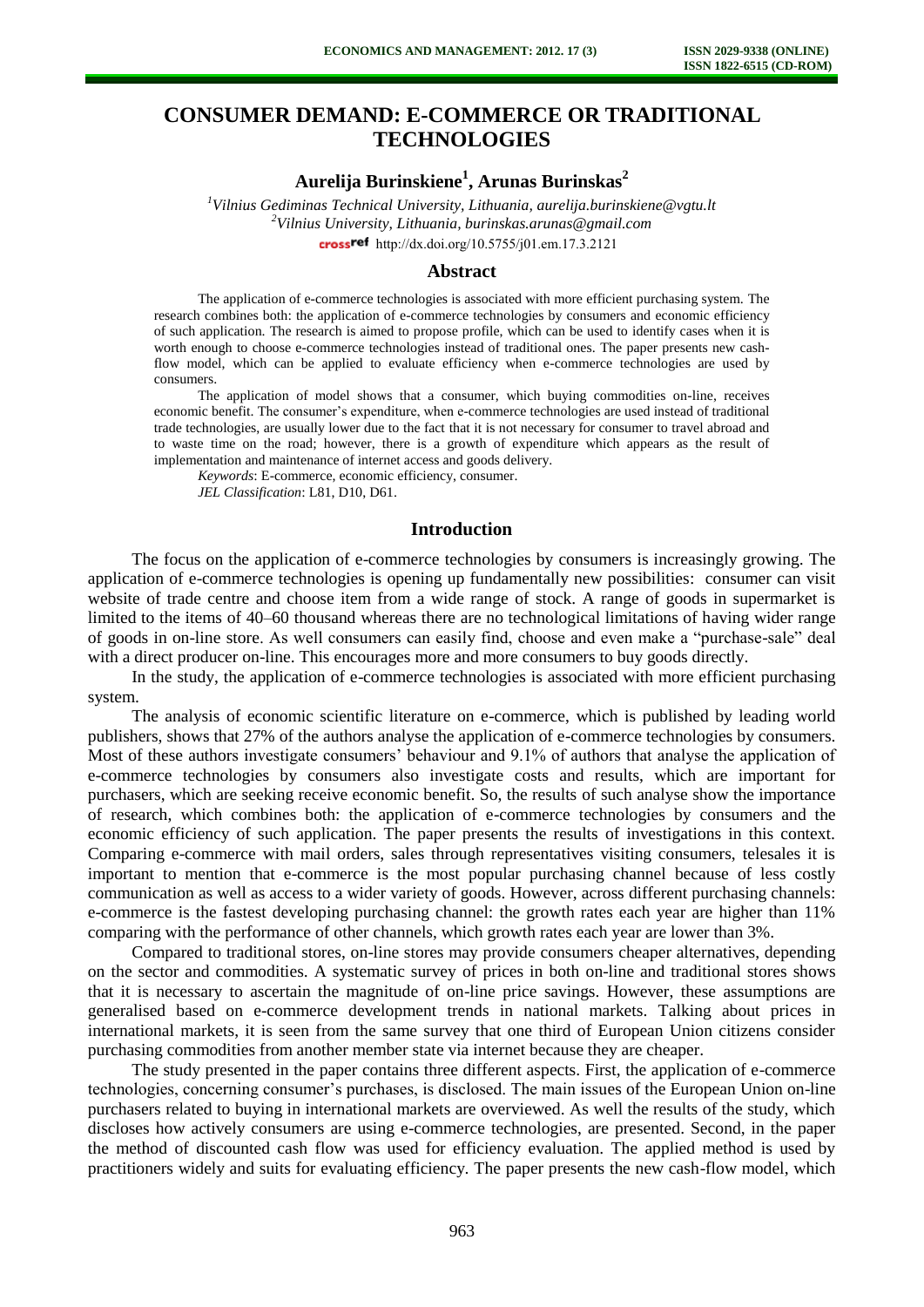can be applied to evaluate efficiency when e-commerce technologies are used by consumers. In model special focus should be given to consumer's investments and results, which are measured in time horizon as savings.

Third, in the paper the profile of cash flows is applied to case study looking up for practical evidence. In case study the costs of statistical consumer, which is located in Lithuania, are used. The statistical consumer uses e-commerce technologies for purchasing commodities in international markets.

The article is based on comparative, empirical analysis and economic analysis (which is conducted by using the discounted cash flow method). The scientific novelty of study – presented the comparison of consumer's expenditure, when e-commerce technologies are used instead of traditional trade technologies; formulated new cash-flow model, which can be applied to evaluate efficiency when e-commerce technologies are used by consumers.

#### **Aspects related to the application of e-commerce technologies by consumers**

The original idea of Samuelson (1938)'s revealed preference approach was to find conditions under which consumer behaviour 'reveals' full rationality in the form of utility maximisation (Manzini et al., 2009). Researchers are discussing benefits that on-line shops provide to consumers. The Internet promises to revolutionize the shopping and information-gathering choices available to consumers (McKnight et al. 2003). In general, it serves purchasers by providing them with an alternative that is more comfortable and less time consuming (Bergendahl, 2005).

Further, we discuss those characteristics that make on-line purchasing different from purchasing in traditional environment.

E-commerce can reduce the buyer costs due to lower: search costs, payment processing costs (Snieška et al., 2007), travelling and travelling time costs.

Consumer may want to purchase specific commodity, however, he doesn't know whether it exists, whether anyone sells it and what is the selling price. Before purchasing, consumer has to search for information (Snieška et al., 2007).

The travel time is expressed by costs that combine travel time and expenses. The time spent on the road is considered as costs with respect to consumer since he may not engage in any other activity during that time. The value of the time, which is saved, depends on the fact what consumer is able to create at that time.

Time use can be viewed from several perspectives: as the process of using or enjoying, or as the effort to acquire personal wealth (Gwozdz et al., 2010).

Willing to access on-line stores consumers have to invest to the internet access. Some authors suggest that existing theoretical models may explain the value which is created by investments into technologies (Andoh-Baidoo et al., 2010).

In addition, results of the survey show that consumers with an internet access at home spend twice more on cross-border purchases than consumers without internet connection at home (Commission of the European Communities, 2009). The place of commodities and the place of demands for commodities are at different locations (Bojnec et al., 2010), so the delivery costs are as a determinant. In some of such cases distance between different locations is significant to purchaser's choice due to delivery costs.

However, it is important for consumers to have higher economic benefit of purchase. This provides motivation for purchasers to buy; for example, a reasonable difference in prices comparing with the price, provided by traditional sellers, and costs, related to receiving purchase, including delivery costs and the costs for internet access, which together have to be lower than the difference in prices (between the final price of internet purchase and retail price at consumer country).

Buying is different in e-commerce; consumers may choose from a greater number of on-line stores and commodities. Different set of variables can be examined. Individual and family, man and woman decision making is different. Household collective decision is synergistic with individual and relational identities of family members; finally family has a shared vision about different options that would serve family identity needs (Epp et al., 2008).

Transactions in physical market are limited by territory. However, in the on-line environment, manufacturers without intermediaries can attract also those consumers, whose the choice of commodities is limited due to prices. The prices of commodities, which are sold in traditional stores and on-line stores, are different due to intense competition in both: physical and virtual environments (Snieška et al., 2007).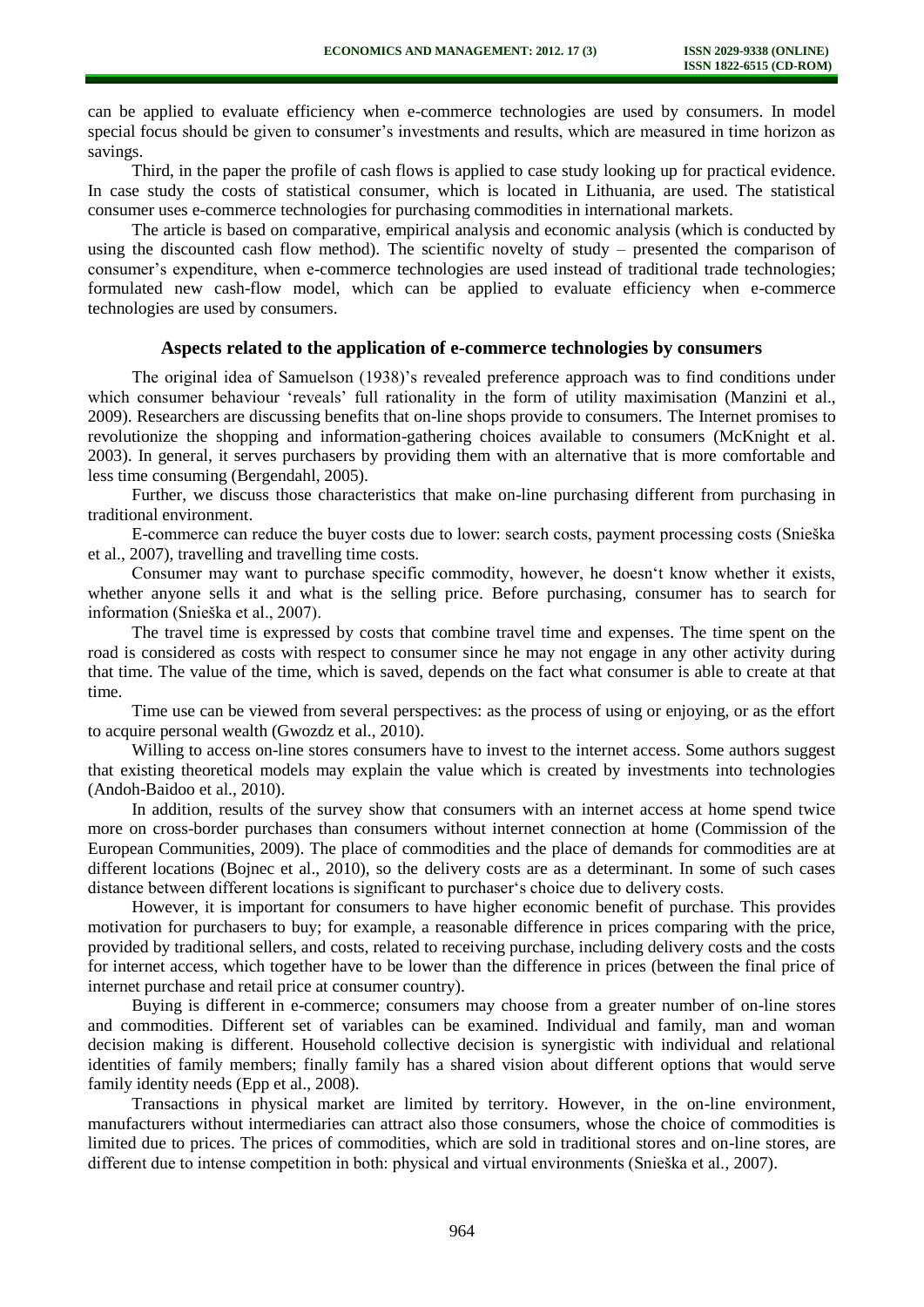The research results of Lee et al (2011) show that the greater the perceived trust towards on-line stores is among potential consumers, the higher is the purchase intention (Lee et al. 2011). The results of Martin et al. (2011) research show that consumers from different countries perceive different risks and this affect in a different way to their repurchase intention. Perceived risk is not the same throughout the whole buying process and differs between an online and an offline context:

- **–** In e-commerce the effect of perceived risk is lower during the "alternative evaluation" stage, yet higher during the "purchase decision" stage:
- **–** While in traditional retailing, the effect increases during the "alternative evaluation" stage, and decreases during the "purchase decision" and "post-purchase behaviour" stages (Martin et al. 2011).

Some authors think that consumers would like to reduce the perceived risk rather than maximizing the benefit. According to Technology Acceptance Model (TAM) perceived benefit means gain and perceived risk means loss (Xiangbin et al., 2009). On the other hand, according to the theory of classic economics, consumers will follow the principle of maximization of total value derived from the available money.

Economics concept tells that, when making a purchase decision, a consumer attempts to get the greatest value possible from expenditure of least amount of money.

The main aspects, why consumers are satisfied with the on-line shopping, are the possibility to compare prices, the wider range of offers, the affordability of products and the choice of alternative on-line stores. However, they have the biggest worries about the trustworthiness of on-line stores and possibility to return commodities (Commission of the European Communities, 2009).

On the other hand, e-commerce has the potential to enable purchaser to obtain commodities, which are not available in consumer's own country (Commission of the European Communities, 2009). And this is the most important aspect for purchasing and for receiving personal wealth.

#### **The application of e-commerce technologies by consumers**

In general, 33% of European Union consumers are buying on-line. E-commerce sales in selected countries shows have up to 10% of total retail sales. The data is given in Table 1.

| <b>Country</b> | On-line sales (in<br>billions) | <b>Total retail sales</b><br>(in billions) | <b>From total</b><br>retail sales |  |
|----------------|--------------------------------|--------------------------------------------|-----------------------------------|--|
| UK.            | £38.0                          | £400                                       | 9.50%                             |  |
| Germany        | £29.7                          | £430                                       | 6.90%                             |  |
| France         | £22.0                          | £449                                       | 4.90%                             |  |
| Benelux        | £7.4                           | £211                                       | 3.50%                             |  |
| Italy          | £7.3                           | £913                                       | 0.80%                             |  |
| Spain          | £5.6                           | £560                                       | 1.00%                             |  |
| Denmark        | £3.5                           | £57                                        | 6.10%                             |  |
| Sweden         | £3.4                           | £1                                         | 4.80%                             |  |
| Switzerland    | £3.4                           | £71                                        | 4.80%                             |  |
| Norway         | £2.9                           | £46                                        | 6.30%                             |  |
| Finland        | £2.3                           | £47                                        | 4.90%                             |  |
| Poland         | £2.2                           | £110                                       | 2.00%                             |  |
| On average     | £154.9                         | £3,295                                     | 4.70%                             |  |

| <b>Table 1.</b> On line sales comparing with total retail sales |
|-----------------------------------------------------------------|
|-----------------------------------------------------------------|

According to eMarketer (2009) the recent economic downturn has compounded national differences:

- **–** Before the recession hit e-commerce was well established in France and Germany, as in UK;
- **–** During recession hit shoppers (which are budget-conscious) turned to internet in ever-larger numbers to compare products and prices and pick up deals.

The most often European Union customers buy clothes, shoes and sport goods on the internet (41 % of all customers); furniture, toys and other house hold goods (35 % of all customers); electrical engineering goods (25 % customers); food (11 % customers). 85,9 % of customers, who buys leisure times and entertainment goods on the internet, have noticed that the quality of these goods when they are bought on the internet is better than when they are bought in traditional stores. The quality of delivery is improving: 76 %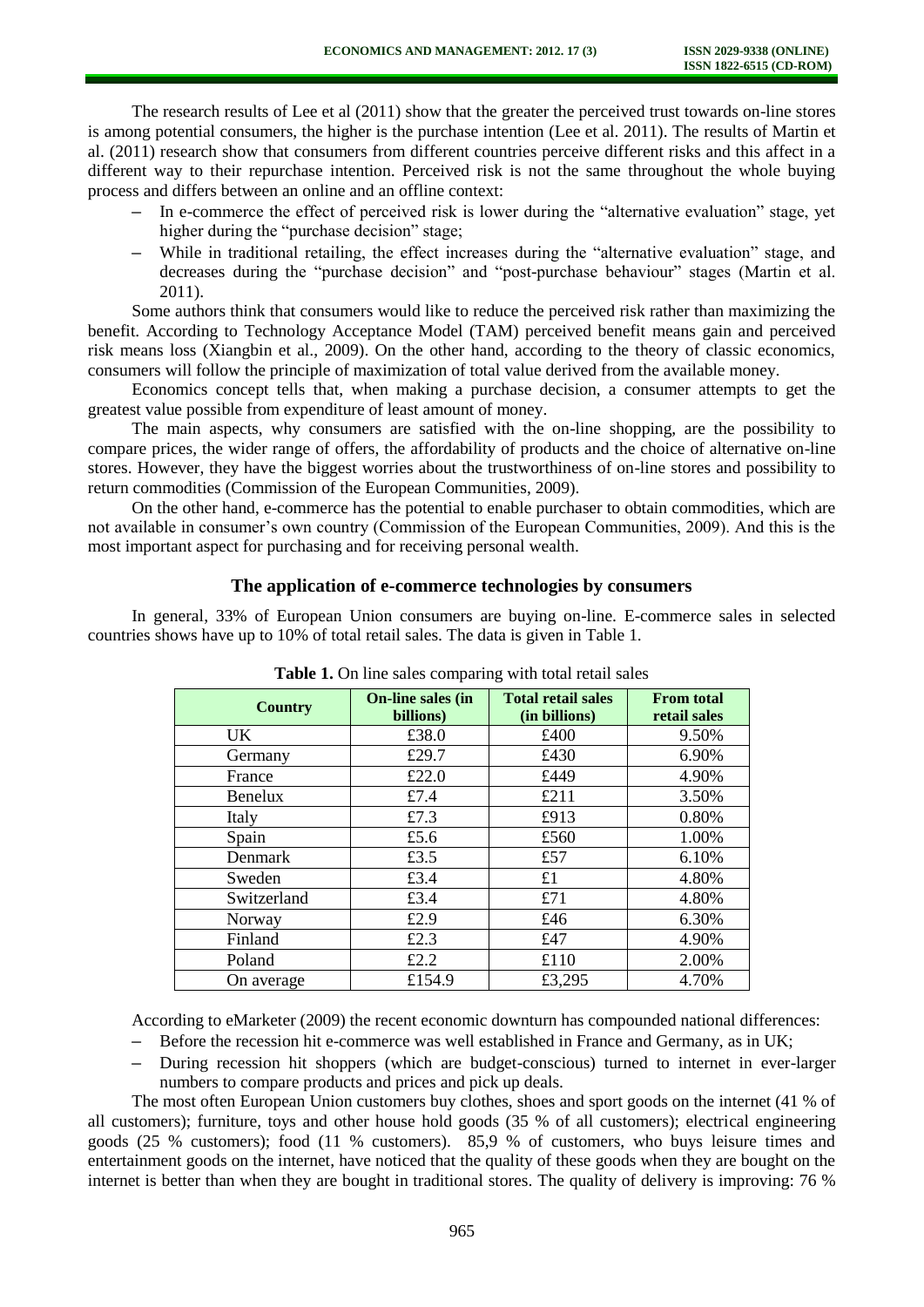of respondents didn't have any claims, 19 % of respondents are given back good, other respondents had claims because of the time of delivery.

In practice, the price of commodity presented at traditional stores at the consumer's country usually includes intermediate's mark-up. It is calculated that on average wholesale mark-up is equal to 17% and retail mark-up – to 33% (Statistics department of Lithuania, 2009). This means that on-line stores (especially) of manufacturers can offer different prices, which means price savings for consumer.

The application of e-commerce technologies also allows changing structure of household expenditure:

- **–** to reduce travelling costs and costs for wasted time on the road (travel time the time spent on trip, during which person can't be engage in any work activity),
- **–** to increase costs for internet access,
- **–** to increase costs for the purchase delivery.

Talking about perspectives of the application of e-commerce technologies by consumers, such can be mentioned:

- **–** 9% of European Union citizens are traveling to another country to pursue the purchase of goods.
- **–** According Statistics of Lithuania (2009) the average ticket price is equal to 173.5 Euros. In addition, it is estimated that journey takes one day.
- **–** According to European Union statistical institutions, it is estimated that the journey for a natural person or entity employee which earns 563 Euros per month costs is 97 Euros per day (costs of travel time).
- **–** In report "The Mystery Shopping evolution of cross-border e-commerce in the EU" is stated that the prices in on-line shop usually is 10% lower than the price for the same item reported in traditional stores.

In addition, consumers, who buy on the internet is interested in payment safety: that their information is safe and it is safe from the people who don't have permission. Some customers requires from on-line seller to apply extra technologies that guarantees safety (VeriSign 2009).

Finally, the main inputs to the model can be specified. Comparing e-commerce technologies with traditional trade technologies such have to be taken into the model: investments into internet access; net savings (price savings, travel costs and travel time costs).

- For the calculation of travel costs must be considered:
- **–** the average costs of travel to the store, located in another country;
- **–** costs difference between the costs of travel to another country and travel expenses to the nearest post office or courier department.

Calculating travel time cost savings assessment:

- **–** time, which is given to the trip to the store, located in another country, costs;
- **–** time costs difference between the time costs of travel to another country and time costs to the nearest post office or courier department.

Final price difference – the difference between the price, which for item the buyer pays at supermarket, and the price, which buyer pays for item by purchasing it online (when taxes, delivery costs are included).

## **Cash-flow model, which can be applied to evaluate efficiency when e-commerce technologies are used by consumers**

Evaluation of efficiency when information technologies are used continues to be a challenge (Sherer et al., 2003). Because of environmental differences and differences in the cost structure and benefits of alternative ways in which specific needs can be met, the answers could be different across consumers (Santos 2003).

Efficiency is an index allocated to measure the qualitative and quantitative results of economic practice and it is associated with resources, which are used to achieve the above mentioned results. Economic efficiency is of two sizes: economic effect and combination of resource usage (in other words, a relation between results and costs).

Efficiency can be evaluated by several ways: as a real efficiency and as an expected efficiency. In order to outline a real efficiency, indexes, indicating efficiency of e-commerce technologies in real time, are analysed. An expected efficiency is identified in such cases when it is necessary to evaluate the benefit of ecommerce technologies, which are intended to be applied instead of traditional trade technologies. In order to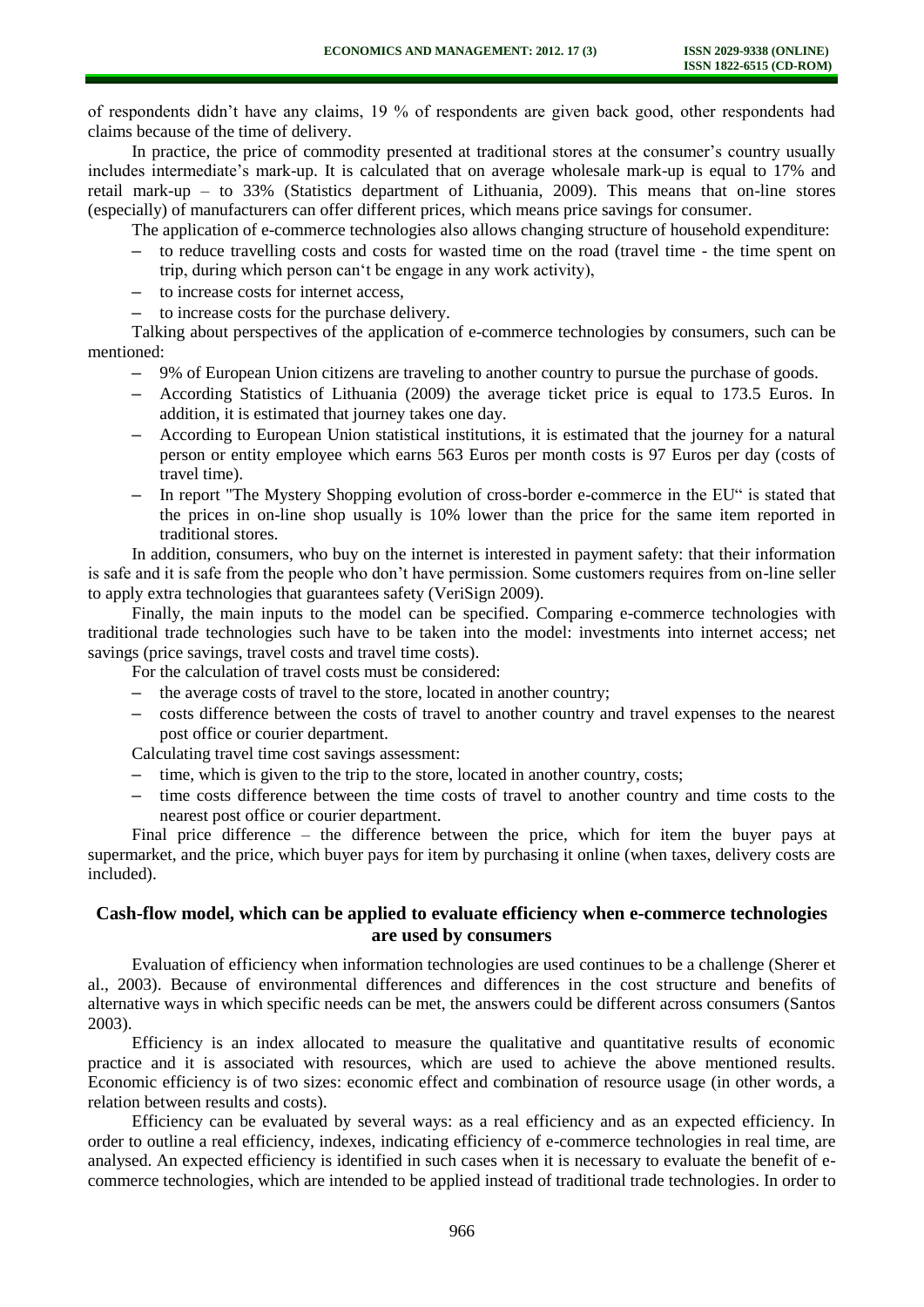outline an expected efficiency, historic data and predictions based on information which reflects consumer experience are used. One way to evaluate an expected efficiency is to evaluate investment (costs) and benefit (increase of savings). This is one of the key considerations during investment decision making process (Scheepers et al., 2008), as investments attempt to satisfy specific needs (Santos 2003).

Various methods to evaluate efficiency are used (Gatautis, 2009); same of them are based on costsbenefit or benefit-costs logic. In the paper the method of discounted cash flow method is used for efficiency evaluation. Cash flows are defined as the in-flows and out-flows of cash or cash equivalents, when these are created within a certain period of time (Mackevičius et al., 2006).

The advantage of cash-flow method. Calculating the present worth of investments, and savings, discounting is applied. Although the method seems simple the difficulties arise when trying to justify financially the size of the discount rate, which is used during calculations. The method is based on the fact that risk premium can be included into the discount rate.

The weakness of cash-flow method. In the process of discounting some factors such as inflation changes are not taken into account. These factors may also influence the money at the current value but during discounting process they are not evaluated.

The cash-flow method is used by practitioners widely and suits for evaluating efficiency. The paper presents the new cash-flow model, which can be applied to evaluate efficiency when e-commerce technologies are used by consumers, and is presented in Figure 1. The cash-flow model is universal. The model can be applied when historic (real) and generated (expected) data is analysed.

By using model it is possible to determine if initial or follow-up investments are covered by potential savings.

In the model various levels of economic evaluation are realised, the investments and the results reached by using e-commerce technologies are included. Presented model can be applied then investments are initial and continuous; such was foreseen during the formulation of model.



**Figure 1.** The model, which can be applied for efficiency evaluation when the buyer of goods uses ecommerce technologies for purchasing goods in international markets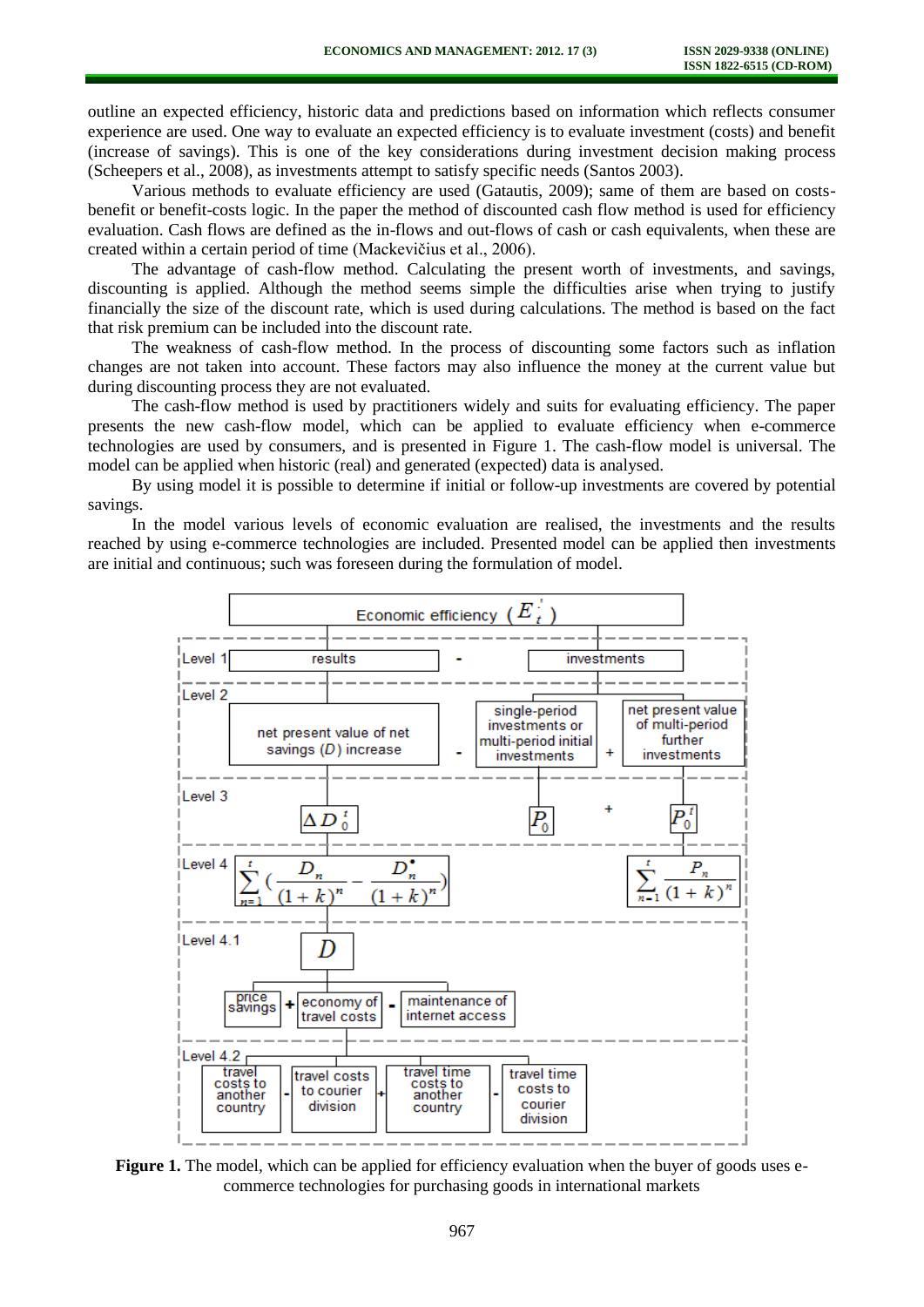In the section the means, for modelling goods purchasers' investments and results, have been offered. Herein, results before  $(D_n^{\bullet})$  and after usage  $(D_n)$  of e-commerce technologies, the one-off and manifold nature of investments into e-commerce is highlighted. The investments of purchaser are seen as investments into internet access (*P*) with the aim to use e-commerce technologies for purchasing goods. Mathematical expression, which can be used for calculating efficiency, is presented bellow (1 formula):

$$
E_t^{'} = -P_0^t + \Delta D_0^t \qquad (1)
$$

here  $\Delta D_0^t$  net savings resulted after the period t (when e-commerce technologies are used for purchasing goods), present value (calculated using the 2nd formula);  $P_0^t$  - investments into the internet access made during the period t, present value (2 formula),  $E_t$  - economic efficiency after the period *t*.

The present worth of the indicated net investments (if they aren't one-off) is evaluated by formula displayed bellow (2):

$$
\sum_{n=1}^{t} \frac{P_n}{(1+k)^n} \qquad (2)
$$

here *k* is discount norm.

Investments into internet access are different from other type of IT investments (Kohli et al. 2003). The authors made presumption that cash flows which are generated by investments of consumer into internet access are positive.

#### **The assessment of practical application of theoretical model**

In the paper the profile of cash flows is applied to case study looking up for practical evidence. The data is given in Table 2. In case study the costs of statistical consumer, which is located in Lithuania, is used. For the calculation of investment into the Internet access the data of Statistics Department of Lithuania (2009) is used. According it the majority of the internet users (89%), for browsing the Internet are using computer. In addition, it is estimated that journeys to another country for purchasers are taken two times a year.

|                                                              |                        | Investing | After 1st | After 2nd | After 3rd |              |
|--------------------------------------------------------------|------------------------|-----------|-----------|-----------|-----------|--------------|
| Inputs                                                       | Markings               | moment    | vear      | year      | vear      | <b>Total</b> |
| Price savings, Eur                                           |                        |           | 23        | 23        | 23        |              |
| Economy of travel costs, Eur                                 |                        |           | 395       | 395       | 395       |              |
| Travel costs to another country                              |                        |           | 347       | 347       | 347       |              |
| Travel costs till courier division                           |                        |           |           | 6         |           |              |
| Travel time costs to another country                         |                        |           | 56        | 56        | 56        |              |
| Travel time costs to courier division                        |                        |           |           | 2         |           |              |
|                                                              |                        |           |           |           |           |              |
| Maintenance of internet access                               |                        |           | 85        | 85        | 85        |              |
| Net savings ( $n = 1, , t$ ), Eur                            | $D_n$                  |           | 333       | 333       | 333       |              |
| Investments, Eur                                             | $P_{\rm o}$            | 464       |           |           |           |              |
|                                                              |                        |           |           |           |           |              |
| net present value of net savings (when $D_x^{\bullet} = 0$ ) | $\Delta D_{\circ}^{t}$ |           | 277       | 231       | 192       | 701          |

|  |  | Table 2. Empirical assessments of cash-flow model |  |  |
|--|--|---------------------------------------------------|--|--|
|--|--|---------------------------------------------------|--|--|

| net present value of net savings (when $D_*^{\bullet} = 0$ ) |     | nn a |  |
|--------------------------------------------------------------|-----|------|--|
| Initial investments, Eur                                     | 464 |      |  |
| Economic efficiency (after 3 years), Eur                     |     |      |  |

In the paper the authors have found out some trends associated with the application of e-commerce technologies: consumer's expenditure, when e-commerce technologies are used instead of traditional trade technologies, are usually lower due to the fact that it is not necessary to travel abroad and to waste time on the road; however, there is a growth of expenditure which appears as a result of implementation and maintenance of internet access and goods delivery.

The results of the study show that a purchaser receives economic benefit because of reduced travel expenses and wasted time on the road. In addition, for the activation of the application of e-commerce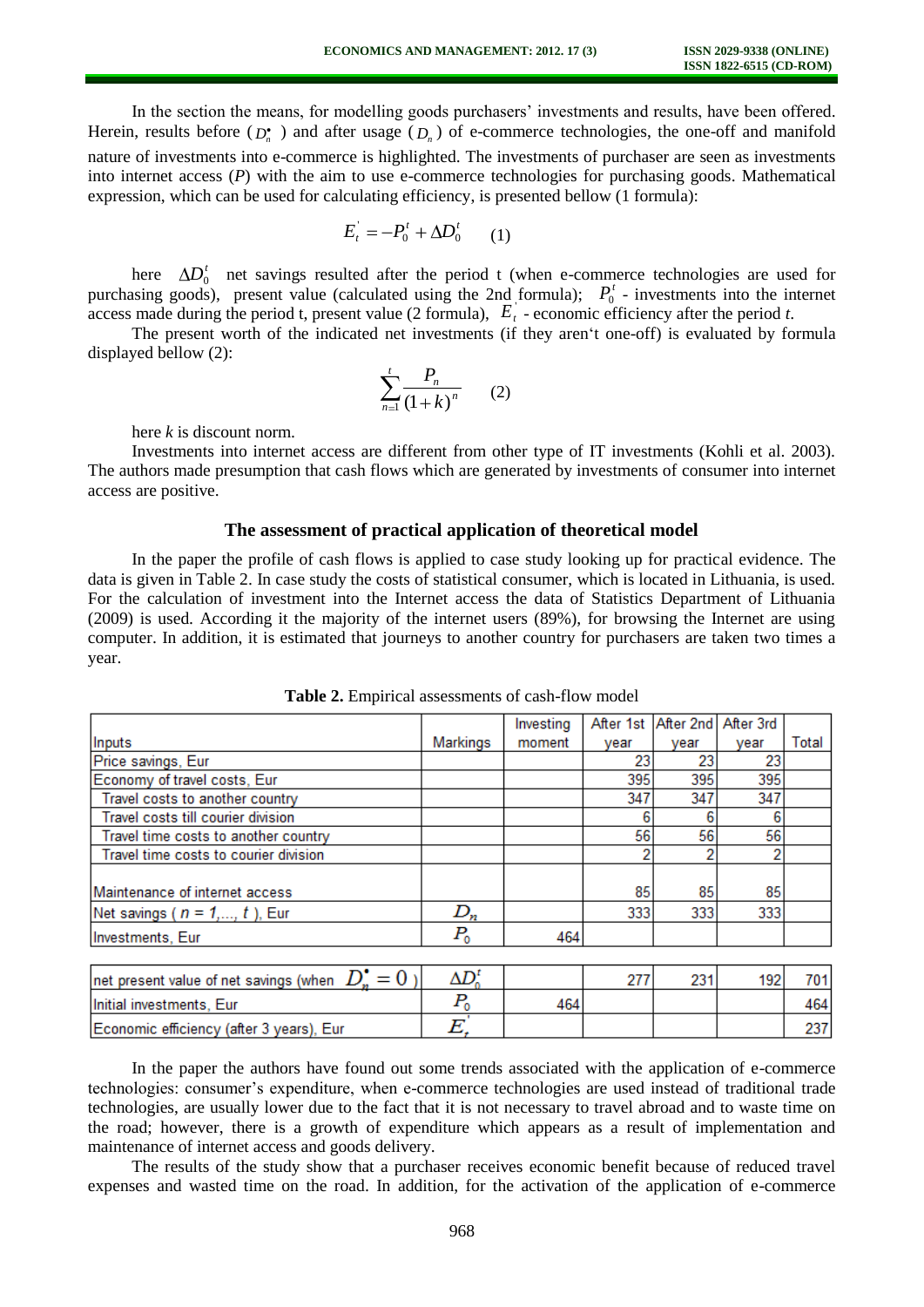technologies, it is appropriate to apply the model, which is presented in the paper and helps to evaluate efficiency when e-commerce technologies are used by consumers to purchase goods in international markets.

Undertaken empirical assessment has shown that formulated model can be applied to evaluate efficiency when e-commerce technologies are used by consumers. During empirical estimation, it has been established that a buyer receives benefit because of reduced travel expenses (approximately 82%) and wasted time on the road (approximately 13%).

## **Conclusions**

Purchasing environment, talking about e-commerce technologies and traditional trade technologies, is different and the cost structure and benefits of alternative ways in which specific consumers' needs can be met, as well. Transactions in physical market are limited by territory. However, in the on-line environment, manufacturers without intermediaries can attract also those consumers, whose the choice of commodities is limited due to prices.

However, the usage of e-commerce technologies allows changing costs structure of household: to reduce travelling costs and costs for the time spent on the road, to increase costs for internet access and purchase delivery, but generally it helps to receive higher economic efficiency.

For the activation of the application of e-commerce technologies instead of traditional technologies, it is appropriate to apply the model which is presented in paper. In the model various levels of economic evaluation are released, the costs of implementation and the usage of internet access, in particular – investments and the results reached by the deployment of such technologies for purchasing have been analysed. The application of e-commerce technologies allows changing structure of household expenditure:

- **–** to reduce travelling costs and costs for wasted time on the road (travel time the time spent on trip, during which person can't be engage in any work activity),
- **–** to increase costs for internet access,
- **–** to increase costs for the purchase delivery.

A consumer receives economic benefit, if the consumer's expenditure, when e-commerce technologies are used instead of traditional trade technologies, are lower due to the fact that it is not necessary for consumer to travel abroad and to waste time on the road, when a growth of expenditure which appears as the result of implementation and maintenance of internet access and goods delivery.

The conducted empirical study of formulated model has shown that the offered model can be applied to evaluate efficiency when e-commerce technologies are used by consumers. During empirical estimation, it has been established that a buyer receives benefit because of reduced travel expenses (approximately 82%) and wasted time on the road (approximately 13%).

#### **References**

- 1. Andoh-Baidoo, F.K., Osei-Bryson K.-M. & Amoako-Gyampah, K. (2010). Effects of firm and IT characteristics on the value of e-commerce initiatives: An inductive theoretical framework. Information Systems Frontiers, 7(5), 108– 121.
- 2. Bergendahl, G. (2005). Models for investment in electronic commerce financial perspectives with empirical evidence. Omega, 33, 363-376.
- 3. Bojnec, S. & Ferto, I. (2010). Internet and international food industry trade. Industrial Management & Data Systems 110(5), 744 – 761.
- 4. Commission of the European Communities. Report on cross-border e-commerce in the EU. Brussels, 2009. 74 p. On line paper: [http://ec.europa.eu/purchasers/strategy/docs/com\\_staff\\_wp2009\\_en.pdf.](http://ec.europa.eu/purchasers/strategy/docs/com_staff_wp2009_en.pdf)
- 5. eMarketer. Western Europe Dominates E-Commerce. New York, 2009. On line paper: [http://www.public.](http://www.public/) site1.mirror2.phi.emarketer.com/Article.aspx?R=1007704.
- 6. Epp, A.M. & Price, L.L. (2008). Family identity: a framework of identity interplay in consumption practices. Journal of Consumer Research, 1(35), 50-70.
- 7. Gatautis, R. (2009). Towards ebusiness support policy development: Lithuania perspectives. Economic & Management 14, 388–396.
- 8. Gwozdz, W., Reisch, L.A. & Sousa-Poza, A. (2010). Time allocation, consumption, and consumer policy. Journal of Consumer Policy, 2(33), 115-118.
- 9. Kohli, R., Sherer, S.A. & Baron, A. (2003). IT investment payoff in e-business environments: research issues. Information Systems Frontiers, 5(3), 239–247.